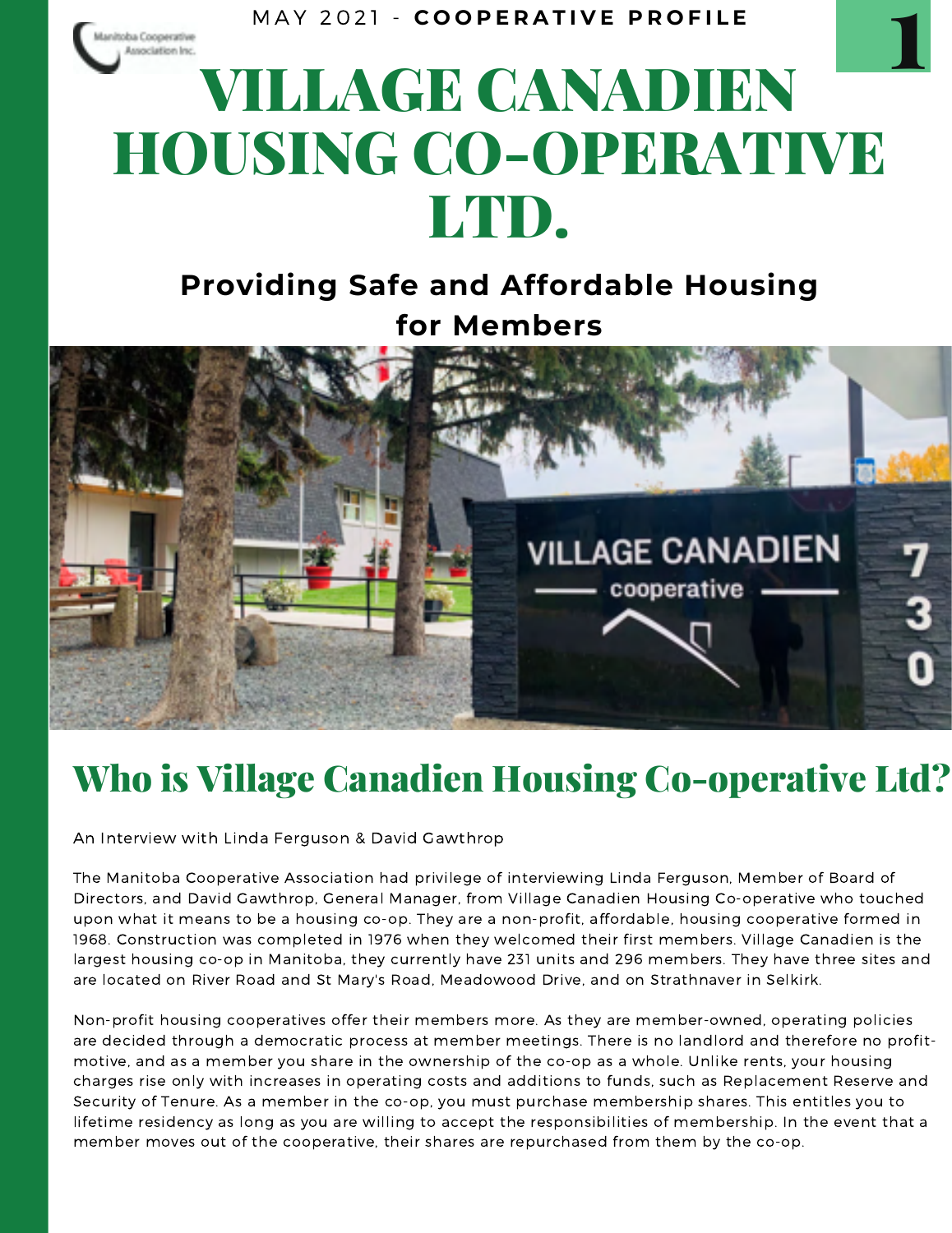## Co-op **Background**

#### Creation of their Houses

As explained by Linda, "we currently have 3 sites. We celebrated our original sites 40 year anniversary a couple years ago. When we were built, it was done under a federal national housing program. We have 150 town homes here on River Road and it was constructed in stages. At that time there was a subsidy available to assist low income families to live here. Our units are either 2, 3 or 4 bedroom sizes with most being 2 and 3 bedrooms. All are 2 stories consisting of a main floor, a second floor, and a full basement. Each unit features a privately fenced, maintenance free backyard as well."

"This original housing layout has now presented to be a challenge because we're 40 years down the road, and not everyone living here is able to climb up and down the stairs. Now we're in the process of trying to build a 55+ apartment block. So when our members can no longer stay in the town house, they don't have to leave the co-op. About 25 years ago we built our second site on Meadowood Dr, a short distance away from our first. That site has 73 units. We do have an apartment block there with 1, 2, 3 bedroom apartments plus townhomes. It has amenities River Road does not have because it is newer. It was built under another federal housing program known as the Index Link Mortgage Program (ILM)."

"We still have subsidy for our members there, but it will run out in about 2 more years. Under that program, 50% of members living in our co-op are required to be subsidised. That will present a little more of a challenge when we come out of our operating agreement because 50% of our members may be unable to live in the co op. Recently, we have added an additional site in Selkirk, which is ILM as well. They merged with us in 2014 and we now manage and govern those units."

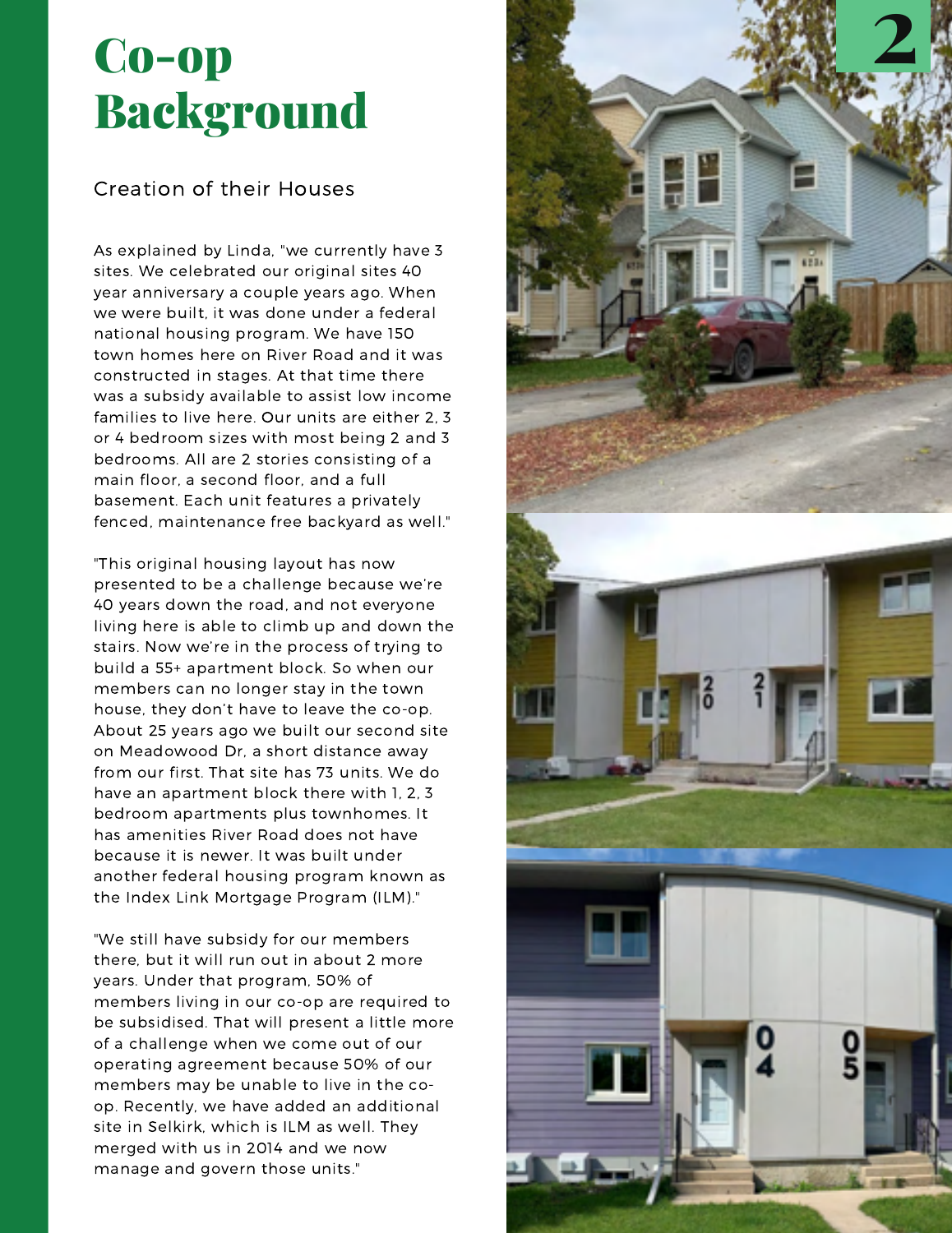# Membership

Linda explains, "our members live in our co-op. When we have openings and people want to live here they have to become a member. The share is currently \$1,200. People put in an application, but unfortunately we have a very long wait list. Since we have a full management staff, they interview and explain to people what it means to be a member in a co-op. In all honesty, many of our members living in our co-op come to us because they're allowed to have a pet. You can have 2 dogs or 2 cats, or one of each. That's a big draw for people, also because it's very affordable. A lot of our members don't become as active in the co-op as we would like, although we do try to encourage them."



*That's what we're here to do, to serve our members and make their life at the co-op better.*



In addition, David also mentioned the importance of being a member and what that looks like and means at Village. "We provide safe affordable housing. There is really a lot around it that my staff and I do to accomplish that. There's all sorts of issues involved when you have people living in close quarters together, particularly, when you start adding things to the mix such as pets and parking issues. There are times that my staff and I find ourselves mediating conflicts between members. Some of those times we have to take issues a little bit further and go to the board with them in order to find a satisfactory resolution. To further support our members, we have two membership meetings annually as well as a couple of education events where we provide education on cooperative housing and other concepts such as what an operating cost is vs capital cost and how that will affect your housing charges going forward. We not only try to provide excellent maintenance service but we have also recently retrofitted our co-op. In doing so, we have provided a much more sustainable and comfortable environment for our membership. Our board and staff have this mind set that we are here to serve our members, and make their life at the co-op better and easier wherever we can. Prior to COVID we used to have BBQ's and other community events, we hope to return to them once the pandemic is over although we were still able to follow through with our Christmas Hamper program last year. One thing that we were able to do during Halloween was to provide candy bags for the kids in our co-op and send them out to our member's homes, as we knew trick or treating would be discouraged during the height of the pandemic. We also try to encourage members to be proud of their co-op and home. To that end, we sometimes offer a gift card to a local greenhouse as a door prize for attending our meetings. These small measures along with the major retrofit that we undertook has instilled a sense of pride amongst our membership, not only in living here but also as being part of the co op. We try to build a community through those measures."